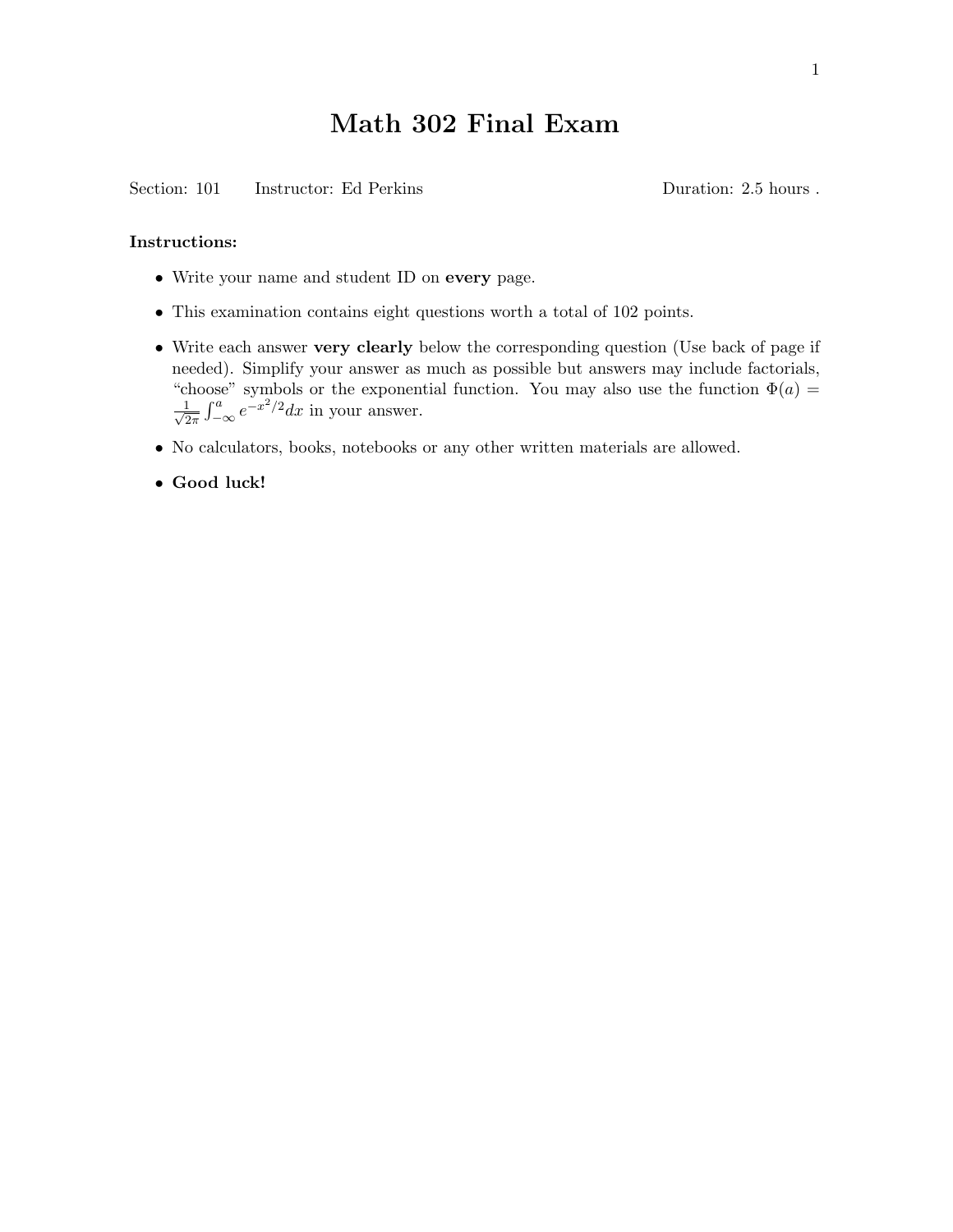(b) A random variable  $X$  has cumulative distribution function

$$
F(x) = \begin{cases} 0 & \text{if } x \le 0 \\ \frac{x}{2} & \text{if } 0 < x \le 1 \\ \frac{1}{2} + \frac{1}{3}(x - 1) & \text{if } 1 < x \le 2 \\ \frac{5}{6} + \frac{1}{6}(x - 2) & \text{if } 2 < x \le 3 \\ 1 & \text{if } x > 3. \end{cases}
$$

(i) Find 
$$
P(\frac{1}{2} < X \leq \frac{3}{2})
$$
.

(ii) Find  $P(X = 1)$ .

(iii) Find the probability density function of X.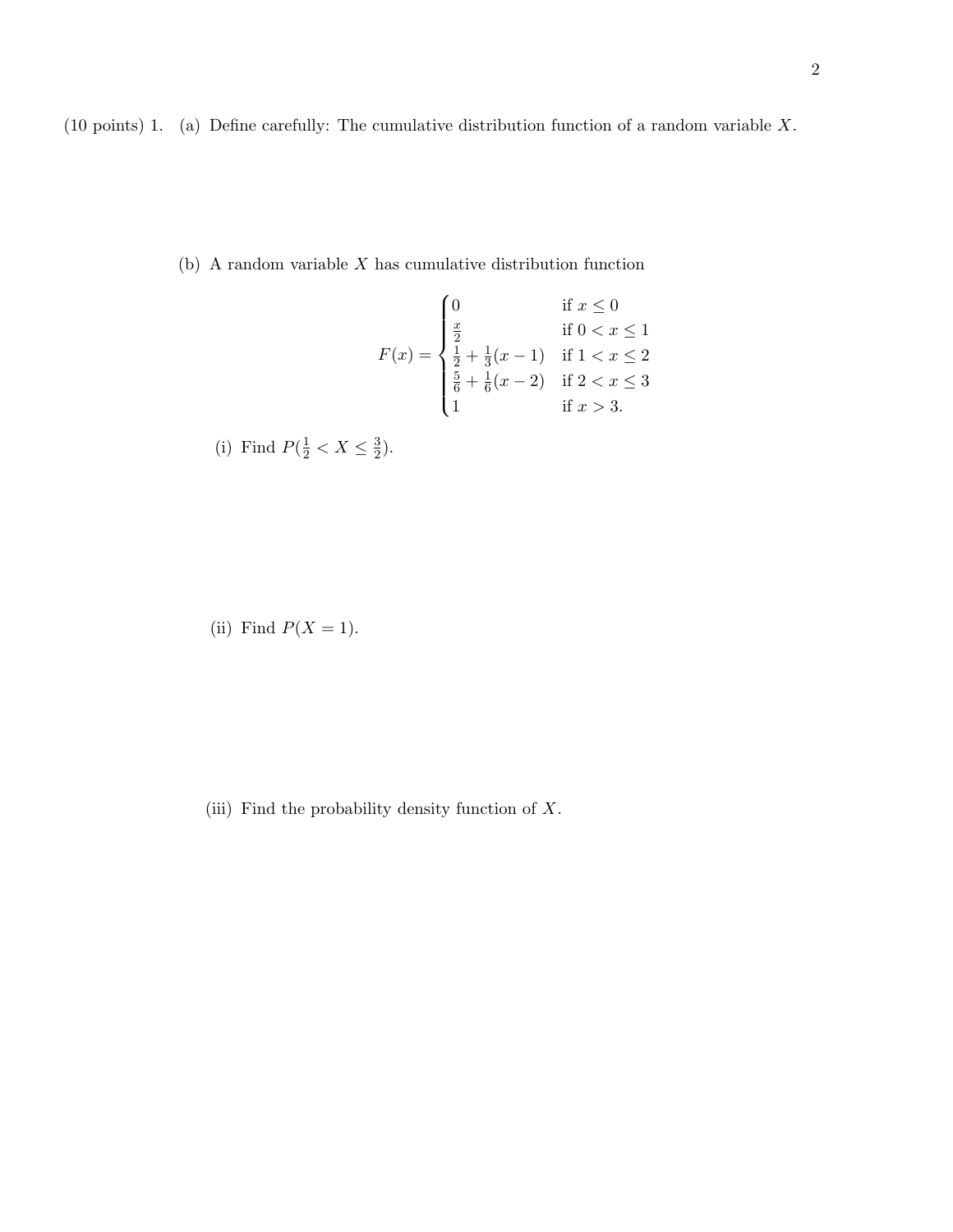- (16 points) 2. Let R be the triangle in the  $x y$  plane with corners at  $(0,0), (0,1)$  and  $(1,0)$ . Assume  $(X, Y)$  is uniformly distributed over R, that is, X and Y have a joint density which is a constant  $c$  on R, and equal to  $0$  on the complement of  $R.$ 
	- (a) Find  $c$ .

(b) Find the marginal densities of  $X$  and  $Y$ .

(c) Are X and Y independent? Justify your answer.

(d) Find  $P(Y > 2X^2)$ .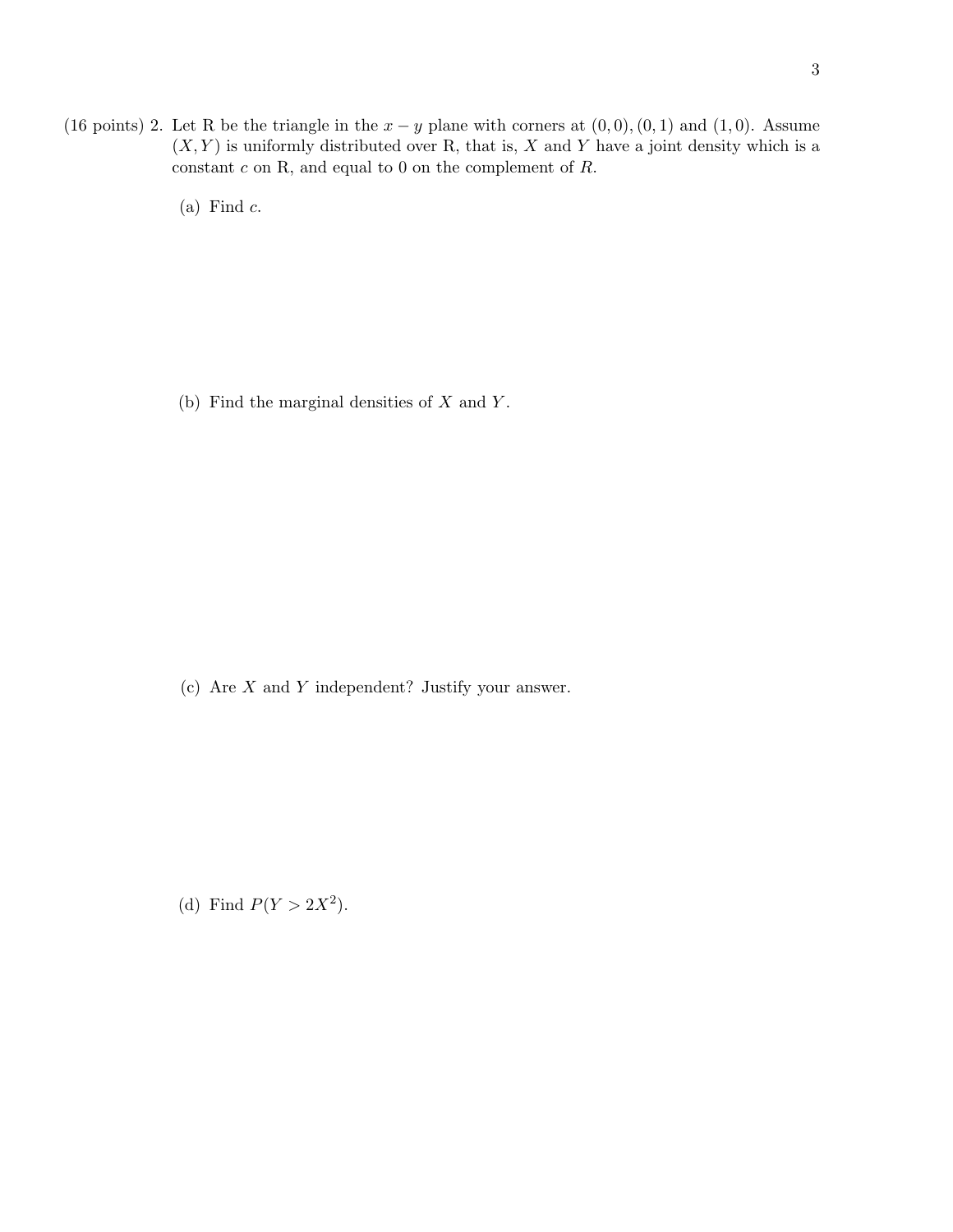(15 points) 3. (a) (i) Define the correlation coefficient of two random variables  $X$  and  $Y$ .

- (ii) Give an example of two random variables with correlation coefficient  $-1$ .
- (b) When flying from Vancouver to Seattle a passenger must first check in with their airline, then pass security and then clear U.S. customs and immigration. These 3 procedures take random times  $T_1$ ,  $T_2$  and  $T_3$ , respectively, with unknown distributions. Past data suggests that their mean values are 15 minutes, 20 minutes and 15 minutes, respectively, and their variances are are 36, 100 and 64, respectively. Moreover, the time for check-in,  $T_1$ , is uncorrelated with the time to pass security and also with the time to clear customs, but  $T_2$  and  $T_3$  have correlation equal to 1/2.
	- (i) Find the mean and variance of the total time  $T$  for a passenger to complete the three procedures.

(ii) Using only the given information, find an upper bound for the probability that T is greater than 90 minutes.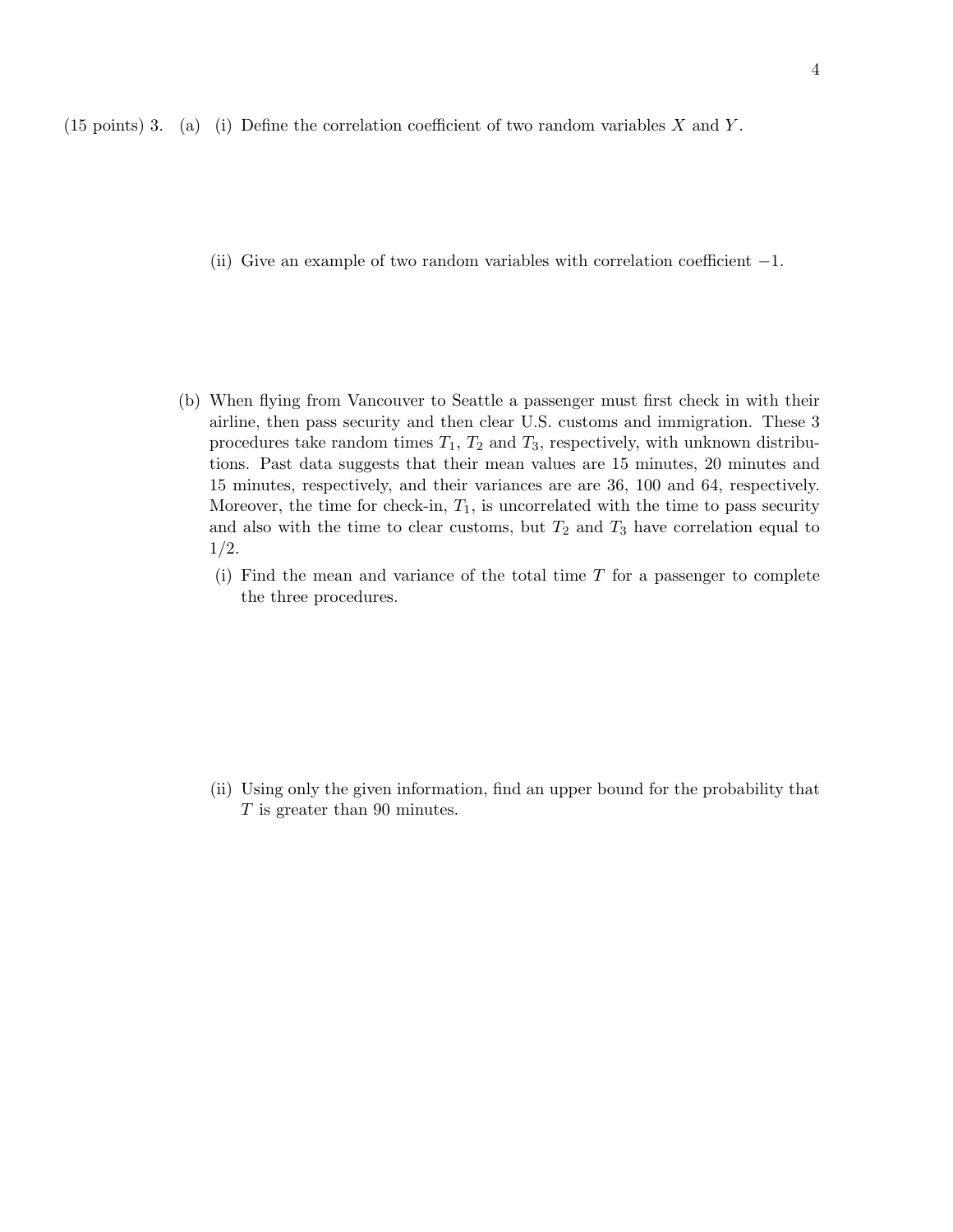(12 points) 4. (a) A and B are events such that  $P(A) = 0.5$ ,  $P(B) = 0.6$  and  $P(A<sup>c</sup> \cap B<sup>c</sup>) = 0.1$ . Find  $P(A \cap B)$  and  $P(A \cup B)$ .

> (b) Let X be a geometric r.v. with parameter  $1/3$  and Y a r.v. receiving the values  $1, 2$  or 3 with probability  $1/3$  each. If X and Y are independent, compute the probability  $P(X + Y = 4)$ .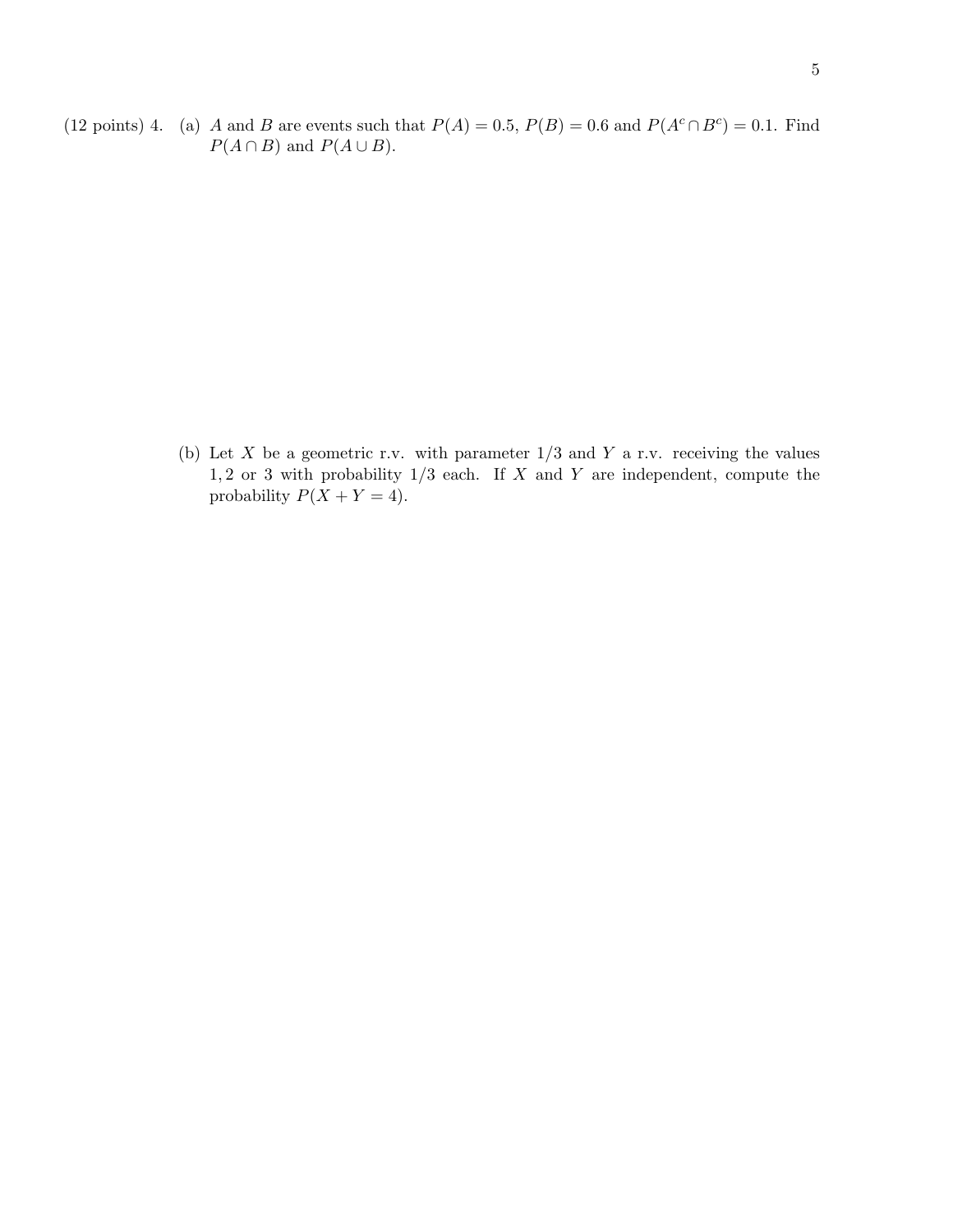(16 points) 5. (a) (i) State carefully: The Central Limit Theorem.

- (ii) Fill in the blanks. If X is a binomial random variable with  $n = 1000$  and  $p = .003$ , then X may be approximated by a <u>random</u> variable with mean \_\_\_\_\_\_\_\_\_\_\_\_\_\_.
- (b) A gambler pays \$2 to play a slot machine. With probability .2 she wins a free drink coupon worth \$2, with probability 1/200 she wins \$100 and with probability 1/10, 000 she wins \$5,000. She plays 100 times.
	- (i) Find the approximate value of the probability that she wins at least 25 free coupons. (Use one of the approximating distributions in (a).)

(ii) Find the approximate value that she wins at least one of the cash prizes. (Use one of the approximating distributions in (a), perhaps with different parameters.)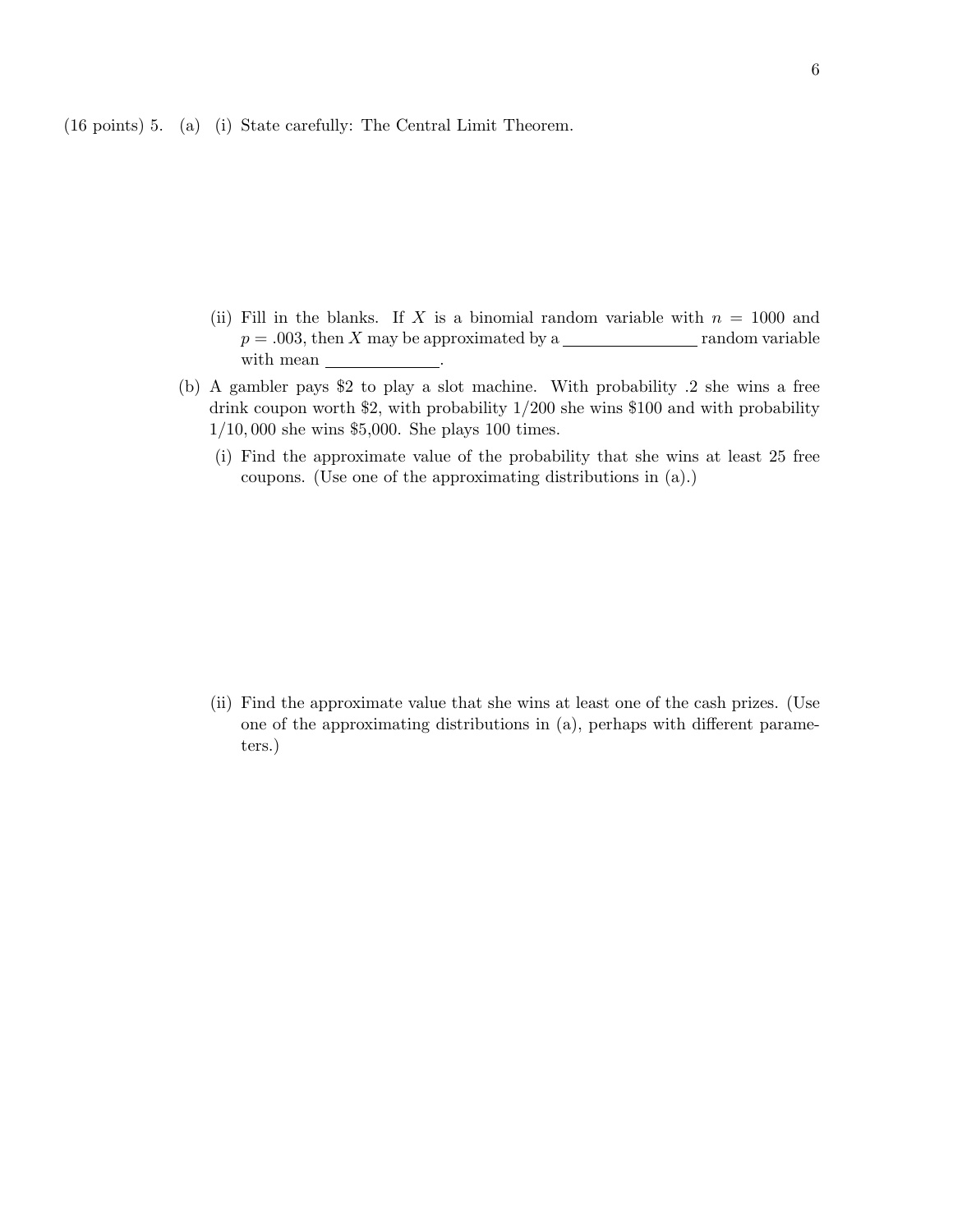- (11 points) 6. A key chain holds N different keys ( $N \geq 2$ ) and only one of them opens the door to your apartment. You try the keys on the key chain at random until the door unlocks. Let  $X$  be the number of times you tried unlocking the door. What is the probability mass function of  $X$  and the mean value of  $X$  when:
	- (a) After trying a key you leave it on the key chain.

(b) After trying a key you remove it from the key chain.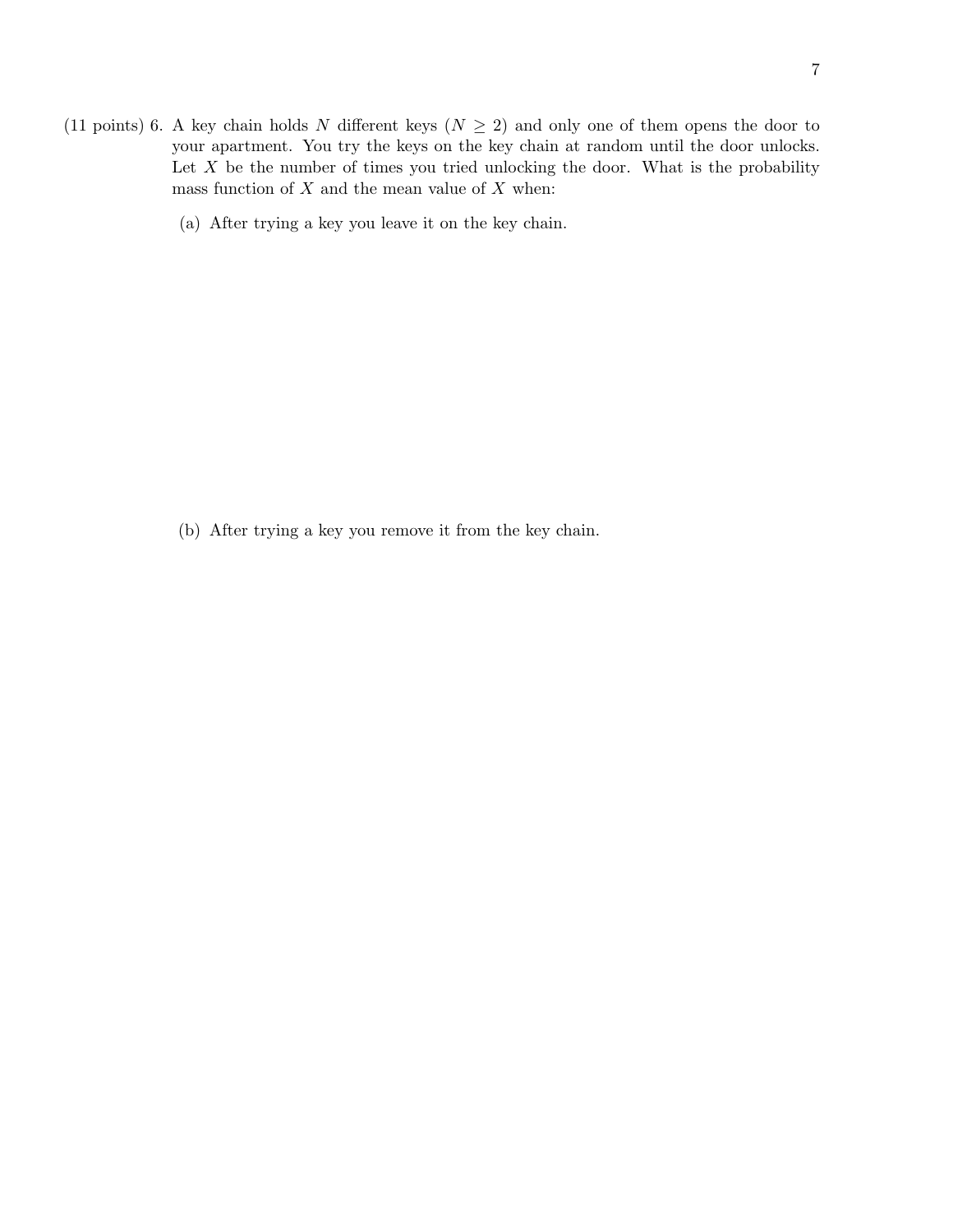(11 points) 7. Let  $Z_1$  and  $Z_2$  be independent standard normal random variables. Find the following: (a)  $E[e^{3Z_1+2Z_2}].$ 

(b) The probability density function of  $e^{3Z_1+2Z_2}$ .